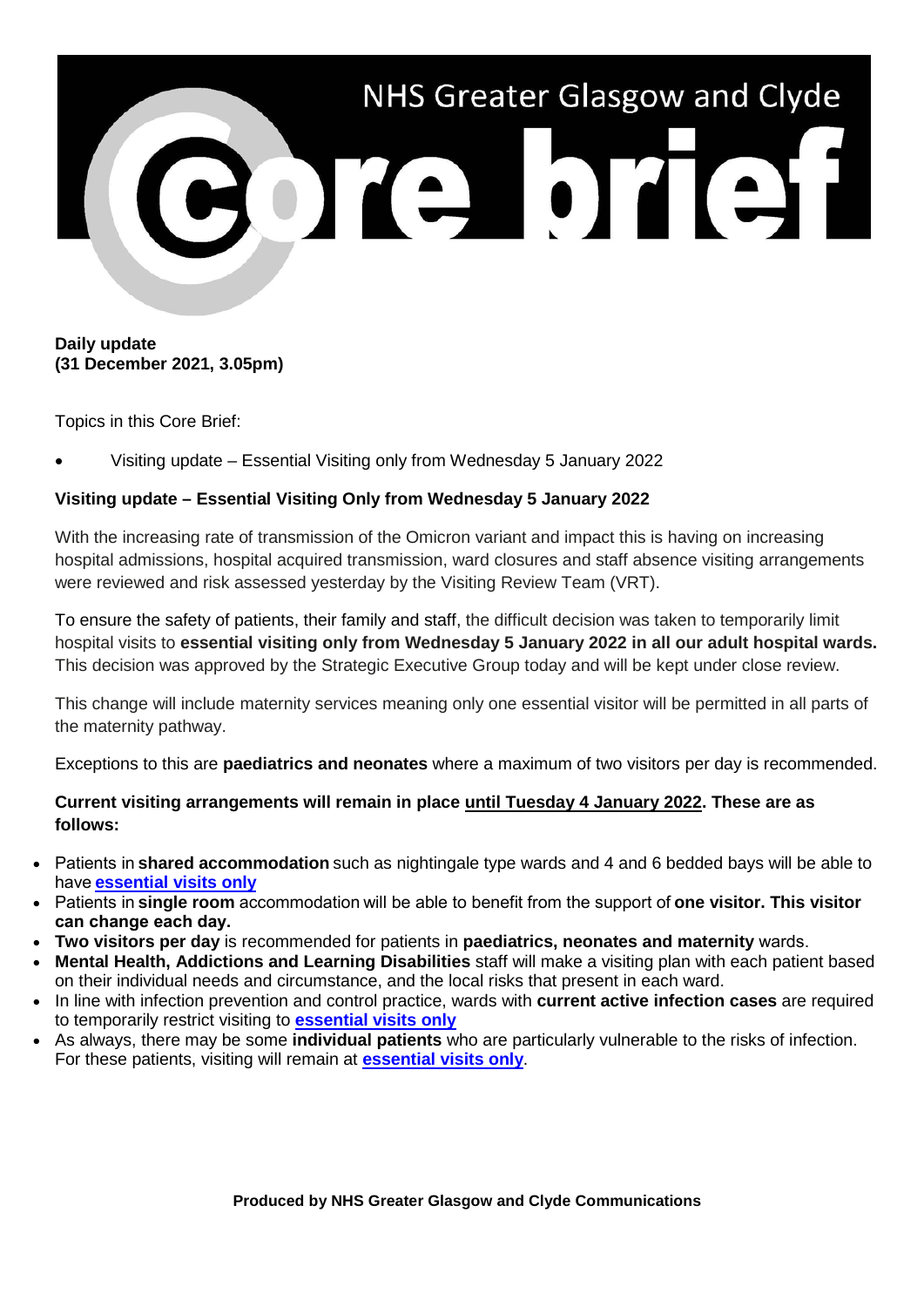# **From Wednesday 5 January 2022 Essential Visits will be in place as follows:**

All staff are asked to familiarise themselves with the new extended **essential visiting**criteria which includes the following illustrative examples (these examples are not exhaustive):  

- A birth partner supporting a woman during hospital visits and throughout the maternity pathway
- A person receiving end-of-life care we expect this to be defined as flexibly and compassionately as possible, to support patients at the end of life spending meaningful time with their loved ones in their final days, weeks or months
- To support someone with a mental health issue, or dementia, or a learning disability or autism, where not being present would cause the patient to be distressed
- To accompany a child in hospital
- In general situations when someone is receiving information about life-changing illness or treatments.
- In these and other similar situations where support from another person is essential for advocacy and wellbeing, family support should be facilitated.

**Essential visiting** arrangements should be applied flexibly and compassionately, and each patient's needs considered on their own merits. Carers, those providing essential care or emotional support, or spiritual care are not considered to be visitors and should continue to be permitted to attend a patient in hospital.

**Communications with family** will be underpinned with strong internal and external communication to include the following:

- 1. **Virtual visits** will continue to be supported where possible however family should be advised these may be subject to limitations due to reduced staffing levels and pressures of clinical workload. No guarantees will be given for calls to be supported at specific times or days. Where possible family are requested to make contact with patients themselves. Support should be offered to patients when possible who do not have their own mobile device to use the hospital iPad or ward phone. Further information about Person Centred Virtual Visiting is available on the [NHSGGC website.](https://www.nhsggc.org.uk/patients-and-visitors/person-centred-visiting/person-centred-virtual-visiting/)
- 2. Before you visit use of a **LFD test and a negative result ahead of every visit**.
- 3. Wear a **FRSM** from arrival at the hospital entrance and throughout the hospital visit.
- 4. Use **hand gel** at arrival, on departure and when you come into contact with surfaces during the visit.
- 5. Maintain **physical distancing** measures of 2m.
- 6. Do not visit if you have **symptoms of COVID-19**, or isolating because they have had contact with a person with COVID-19 or for some other reason unless in specific and limited scenarios such as end of life care.

The successful **'Give and Go Service'** available earlier in the pandemic will be remobilised for family to dropoff essential personal items for patients and to pick up laundry etc.

The service will be available from **Wednesday 5 January 2022, and thereafter Monday – Friday** as follows:

- 1. Queen Elizabeth University Hospital (main atrium) items should also be dropped off here for patients in the INS - **available between 12pm – 4pm**
- 2. Glasgow Royal Infirmary (medical block entrance) **available between 12pm – 5pm**
- 3. Royal Alexandra Hospital (main hospital foyer) **available between 12pm – 5pm**
- 4. Beatson West of Scotland Cancer Centre (main entrance), **available between 8.30am – 3.30pm,** and
- 5. Local arrangements will be in operation in all other sites.

Further information can be found on the Give and Go [Webpage.](https://www.nhsggc.org.uk/your-health/health-issues/covid-19-coronavirus/for-patients-the-public/patients-hospital-appointments-visiting/give-go/)